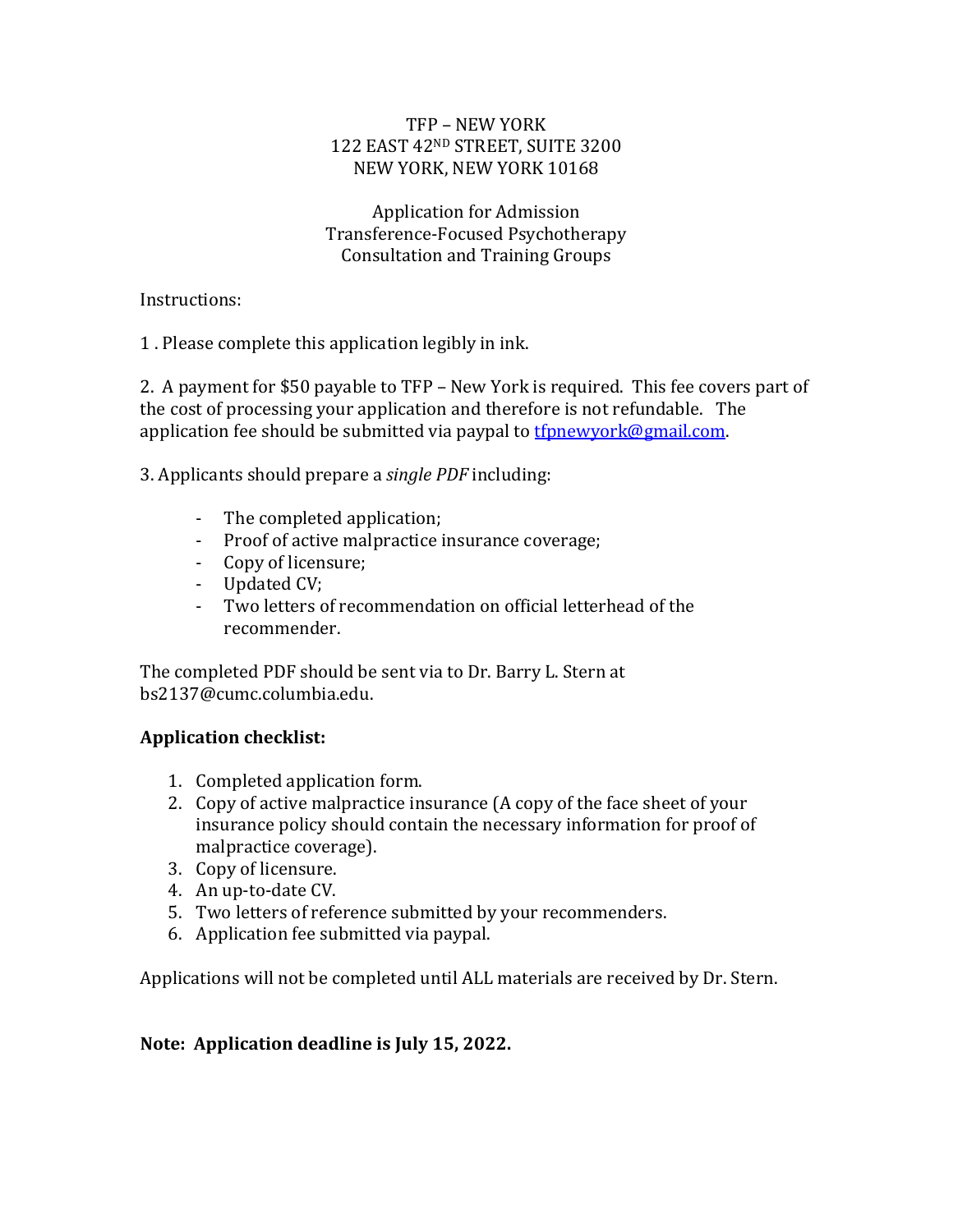### Application for:

\_\_\_\_\_\_\_ One Year TFP Training Course (*on Zoom*).

Wednesdays 9'30 - 11'00 a.m. Monica Carsky, Ph.D. & Joanna Bird, M.D.

**EXECT** Consultation Group (select *one* preference from the three sections, all on Zoom)

\_\_\_\_\_\_ Section 1: Tuesday 10 – 11 am; Kevin Meehan, Ph.D. & Barry Stern, Ph.D.

\_\_\_\_\_\_\_ Section 2: Monday 1 – 2 pm; Eric Fertuck, Ph.D. & Eugenia Cherkasskaya, Ph.D.

\_\_\_\_\_\_ Section 3: Friday 2-3 pm; Jill Delaney, LCSW & Peter Freed, M.D.

\*\*Note: In order to optimize the training experience, group assignments will be determined by the instructors based on a variety of factors including level of overall clinical experience, level of experience treating personality disorders, and the extent of prior training and overall demonstrated interest in TFP. Although we will attempt to honor your preference, it is quite likely that we will not be able to accommodate your preferred time.

Date \_\_\_\_\_\_\_\_\_\_\_\_\_\_\_\_\_\_

1. Name \_\_\_\_\_\_\_\_\_\_\_\_\_\_\_\_\_\_\_\_\_\_\_\_\_\_\_\_\_\_\_\_\_\_\_\_\_\_\_\_\_\_\_\_\_\_\_\_\_\_\_\_\_ 

2. Degree\_\_\_\_\_\_\_\_\_\_\_\_\_\_\_\_\_\_\_\_\_\_

2. Current Mailing/Office

Address **and a set of the set of the set of the set of the set of the set of the set of the set of the set of the set of the set of the set of the set of the set of the set of the set of the set of the set of the set of th** 

\_\_\_\_\_\_\_\_\_\_\_\_\_\_\_\_\_\_\_\_\_\_\_\_\_\_\_\_\_\_\_\_\_\_\_\_\_\_\_\_\_\_\_\_\_\_\_\_\_\_\_\_\_\_\_\_ City State Zip Code

Telephone

3. Permanent Home Address

Address \_\_\_\_\_\_\_\_\_\_\_\_\_\_\_\_\_\_\_\_\_\_\_\_\_\_\_\_\_\_\_\_\_\_\_\_\_\_\_\_\_\_\_\_\_\_\_\_\_\_\_\_\_\_\_\_\_\_\_\_\_\_\_\_\_\_\_\_\_

City State Zip Code

\_\_\_\_\_\_\_\_\_\_\_\_\_\_\_\_\_\_\_\_\_\_\_\_\_\_\_\_\_\_\_\_\_\_\_\_\_\_\_\_\_\_\_\_\_\_\_\_\_\_\_\_\_\_\_\_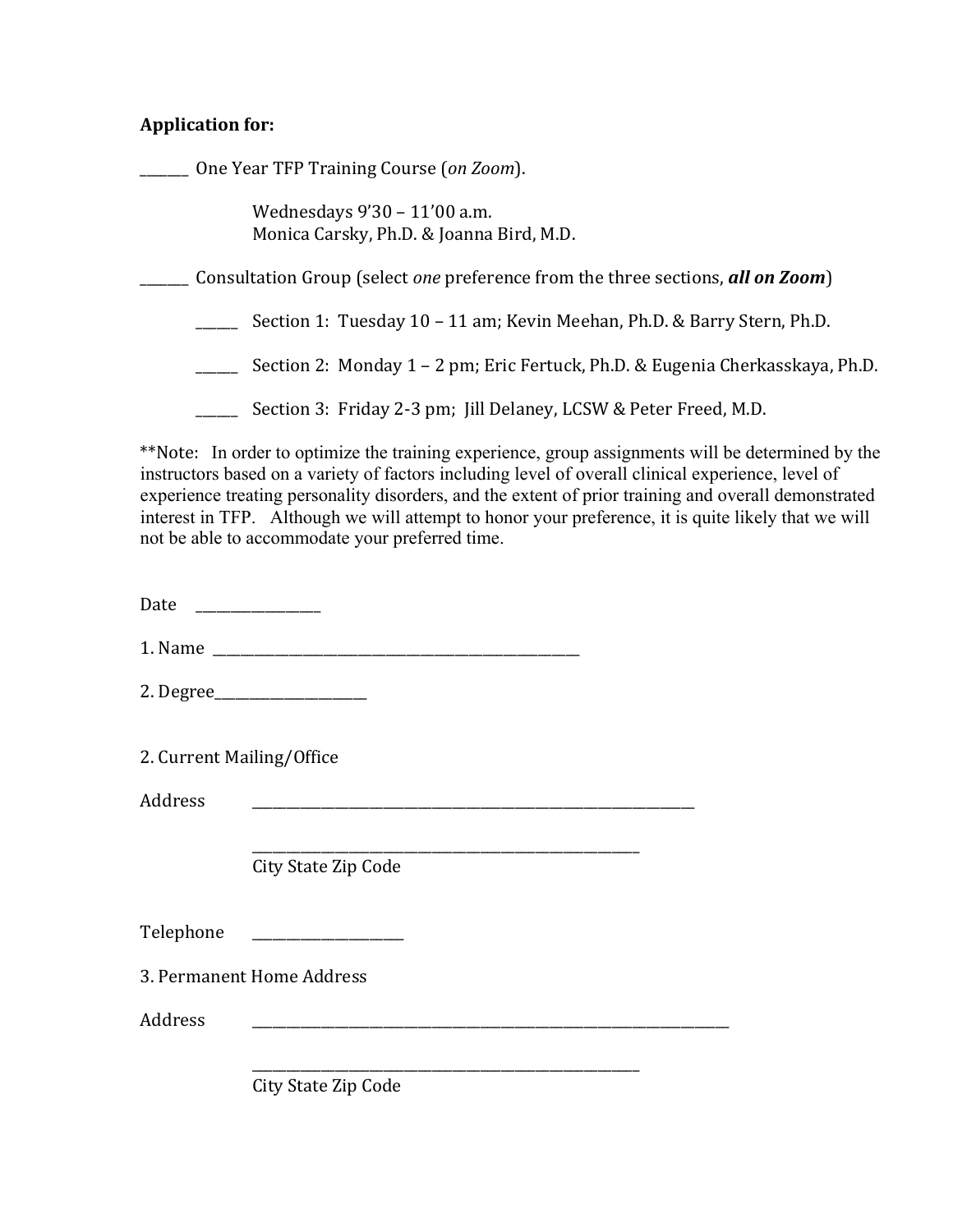| Telephone                                                                                                        |     |
|------------------------------------------------------------------------------------------------------------------|-----|
| 4. E-mail address                                                                                                |     |
|                                                                                                                  | Age |
| 6. Current Position                                                                                              |     |
| Year Graduated____________<br>$Degree$ <sub>_____________</sub>                                                  |     |
| 8. Residency / Psychology/Social Work Internship _______________________________<br>Year Graduated _____________ |     |
| 9 Years in Psychotherapy Practice (if applicable)_______________<br>Current Hours/Week _________                 |     |
| 10. Please describe your level of experience working with patients with severe<br>personality disorders.         |     |
|                                                                                                                  |     |
|                                                                                                                  |     |
| 11. Please describe your goals for the TFP training.                                                             |     |
|                                                                                                                  |     |
|                                                                                                                  |     |

 $\overline{\phantom{a}}$  $\overline{\phantom{a}}$ 

 $\overline{\phantom{a}}$ 

 $\overline{\phantom{a}}$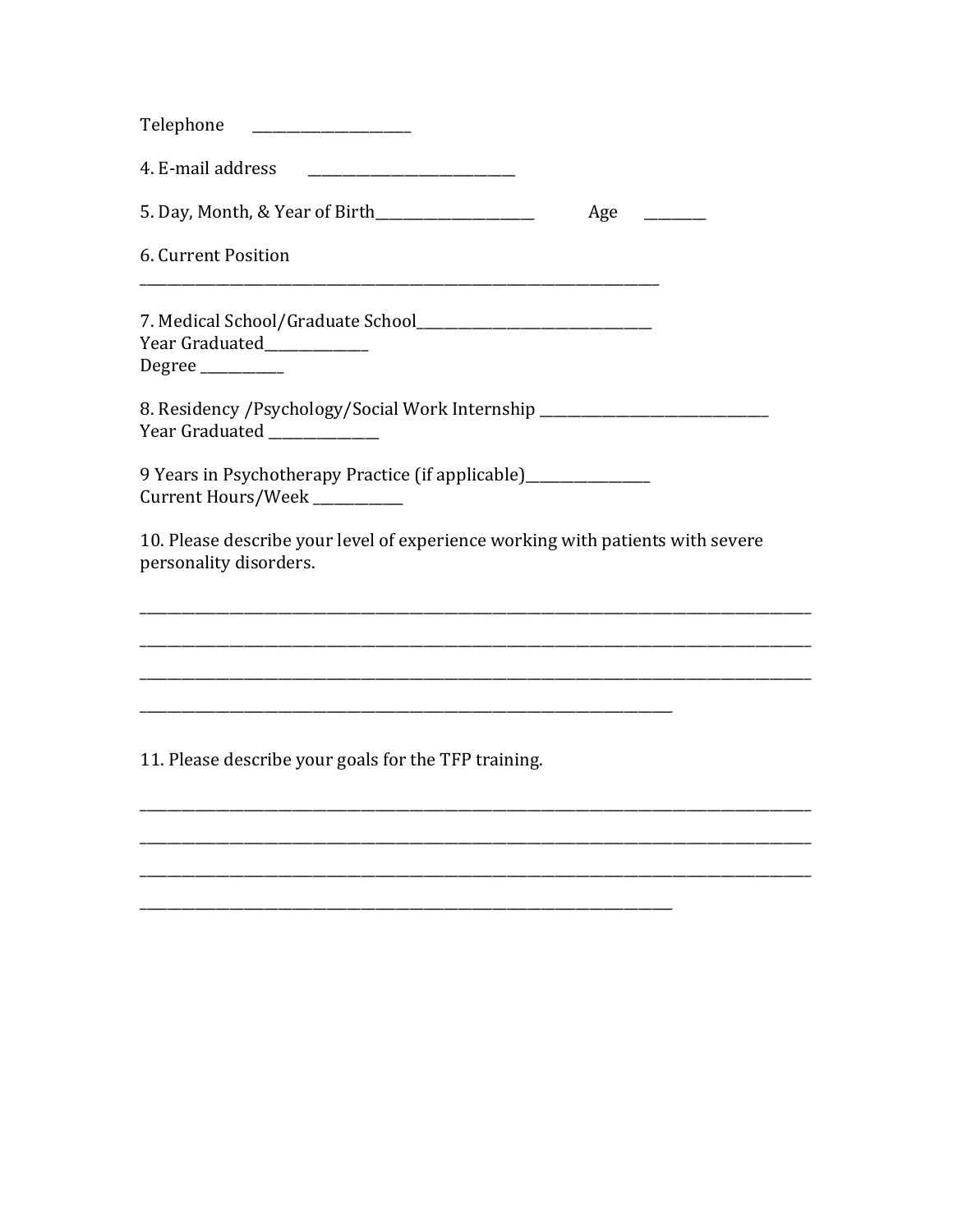#### 12. Treating TFP Patients

a. How many patients have treated for more than six months in TFP (twiceweekly cases)

For each of these cases, up to 3 cases (the longest you have treated in TFP, please indicate how many months they were in twice-weekly TFP):

 $\csc 1$  \_\_\_\_\_\_\_\_\_\_\_\_\_ months Case 2 \_\_\_\_\_\_\_\_\_\_ months

Case  $3 \qquad \qquad \qquad$  months

b. Do you currently have a patient in twice-weekly TFP treatment?

 $\frac{1}{\sqrt{1-\frac{1}{2}}\sqrt{1-\frac{1}{2}}\sqrt{1-\frac{1}{2}}\sqrt{1-\frac{1}{2}}\sqrt{1-\frac{1}{2}}\sqrt{1-\frac{1}{2}}\sqrt{1-\frac{1}{2}}\sqrt{1-\frac{1}{2}}\sqrt{1-\frac{1}{2}}\sqrt{1-\frac{1}{2}}\sqrt{1-\frac{1}{2}}\sqrt{1-\frac{1}{2}}\sqrt{1-\frac{1}{2}}\sqrt{1-\frac{1}{2}}\sqrt{1-\frac{1}{2}}\sqrt{1-\frac{1}{2}}\sqrt{1-\frac{1}{2}}\sqrt{1-\frac{1}{2}}\sqrt{1-\frac{1}{2}}\sqrt{1-\frac$ 

If yes, for how many months has this patient been in TFP treatment with you?  $\frac{1}{2}$  / months

\_\_\_\_\_\_\_ No

13. Are you in personal therapy or analysis? Yes \_\_\_\_ No \_\_\_\_

14. Have you previously been in personal therapy or analysis? Yes \_\_\_\_ No \_\_\_\_

Please list the names and addresses of: DIRECTOR OF RESIDENCY OR INTERNSHIP TRAINING

\_\_\_\_\_\_\_\_\_\_\_\_\_\_\_\_\_\_\_\_\_\_\_\_\_\_\_\_\_\_\_\_\_\_\_\_\_\_\_\_\_\_\_\_\_\_\_\_\_

\_\_\_\_\_\_\_\_\_\_\_\_\_\_\_\_\_\_\_\_\_\_\_\_\_\_\_\_\_\_\_\_\_\_\_\_\_\_\_\_\_\_\_\_\_\_\_\_

\_\_\_\_\_\_\_\_\_\_\_\_\_\_\_\_\_\_\_\_\_\_\_\_\_\_\_\_\_\_\_\_\_\_\_\_\_\_\_\_\_\_\_\_\_\_\_\_\_